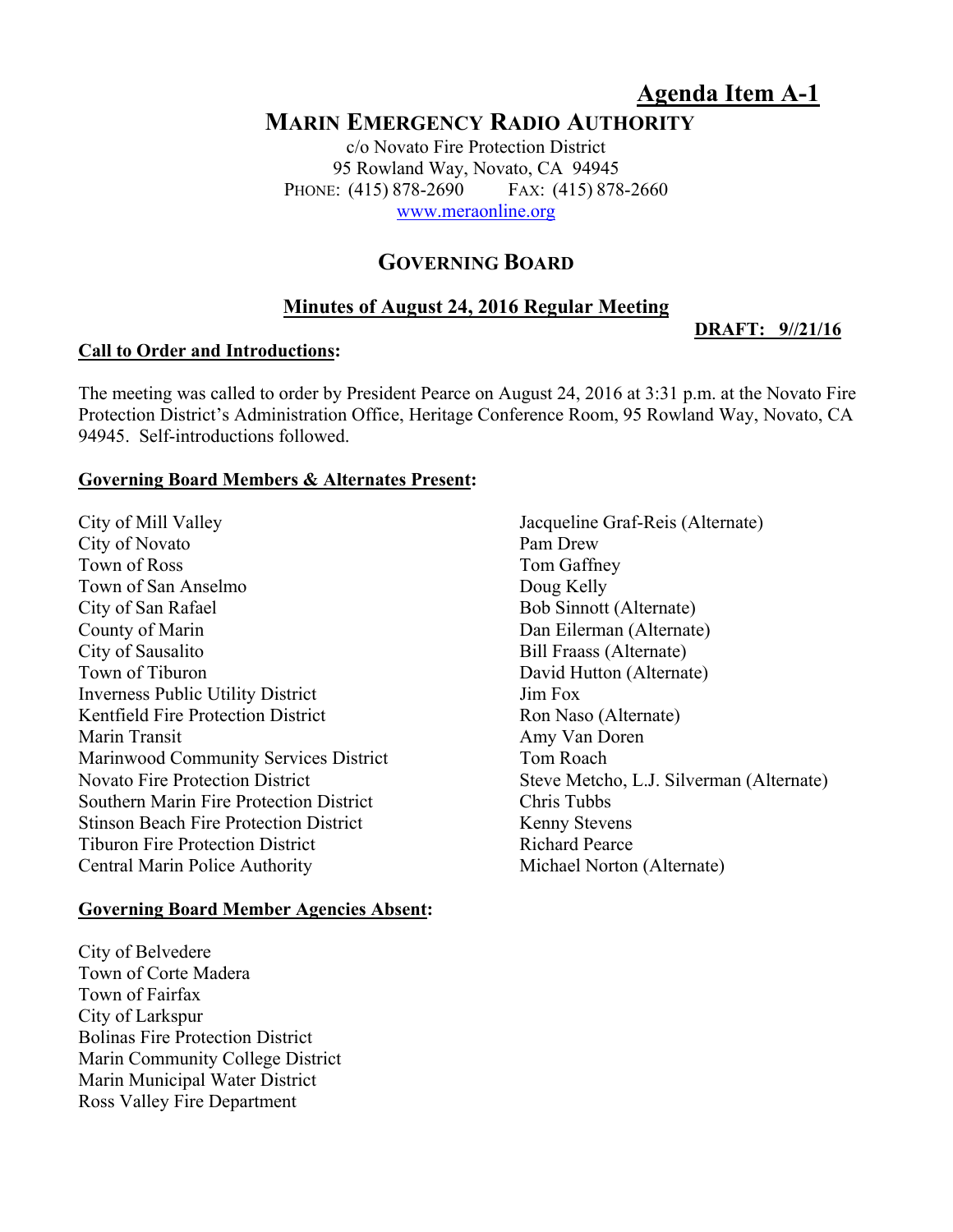MERA Governing Board Minutes of August 24, 2916 Regular Meeting Page 2

### **Staff Present:**

MERA Executive Officer Maureen Cassingham MERA General Counsel **Trisha Ortiz** Trisha Ortiz MERA Deputy Executive Officer – Next Gen Project Dave Jeffries MERA Operations Officer Pat Echols County Communications Engineer Richard Chuck Recording Secretary **Identifiant** Jeanne Villa

## **Guests Present:**

Federal Engineering Bob Simmons

A. Consent Calendar

All matters on the Consent Calendar are to be approved with one motion unless a Member of the Governing Board or the public requests that a separate action be taken on a specific item.

- 1. Resolution of Commendation Retired Chief of Police Jim Berg MERA Committees and Boards Member Representing the City of Novato
- 2. Minutes from July 27, 2016 Governing Board Regular Meeting
- 3. Report No. 44 on Strategic Plan Implementation
- 4. Proposed Resolution of the Governing Board of the Marin Emergency Radio Authority Approving Amendment No. 1 to the Bylaws of the Citizens Oversight Committee

Cassingham requested removal of Item A-4 for an update.

*M/S/P Tubbs/Roach to approve Consent Calendar Items 1-3 as presented.* 

AYES: ALL NAYS: NONE ABSTENTIONS: NONE Motion carried.

Regarding Item A-4, Cassingham confirmed the Citizens Oversight Committee's approval of Amendment No. 1 to their Bylaws at their August 17, 2016 meeting.

*M/S/P Kelly/Tubbs to approve Consent Calendar Item 4 as updated.* 

AYES: ALL NAYS: NONE ABSTENTIONS: NONE Motion carried.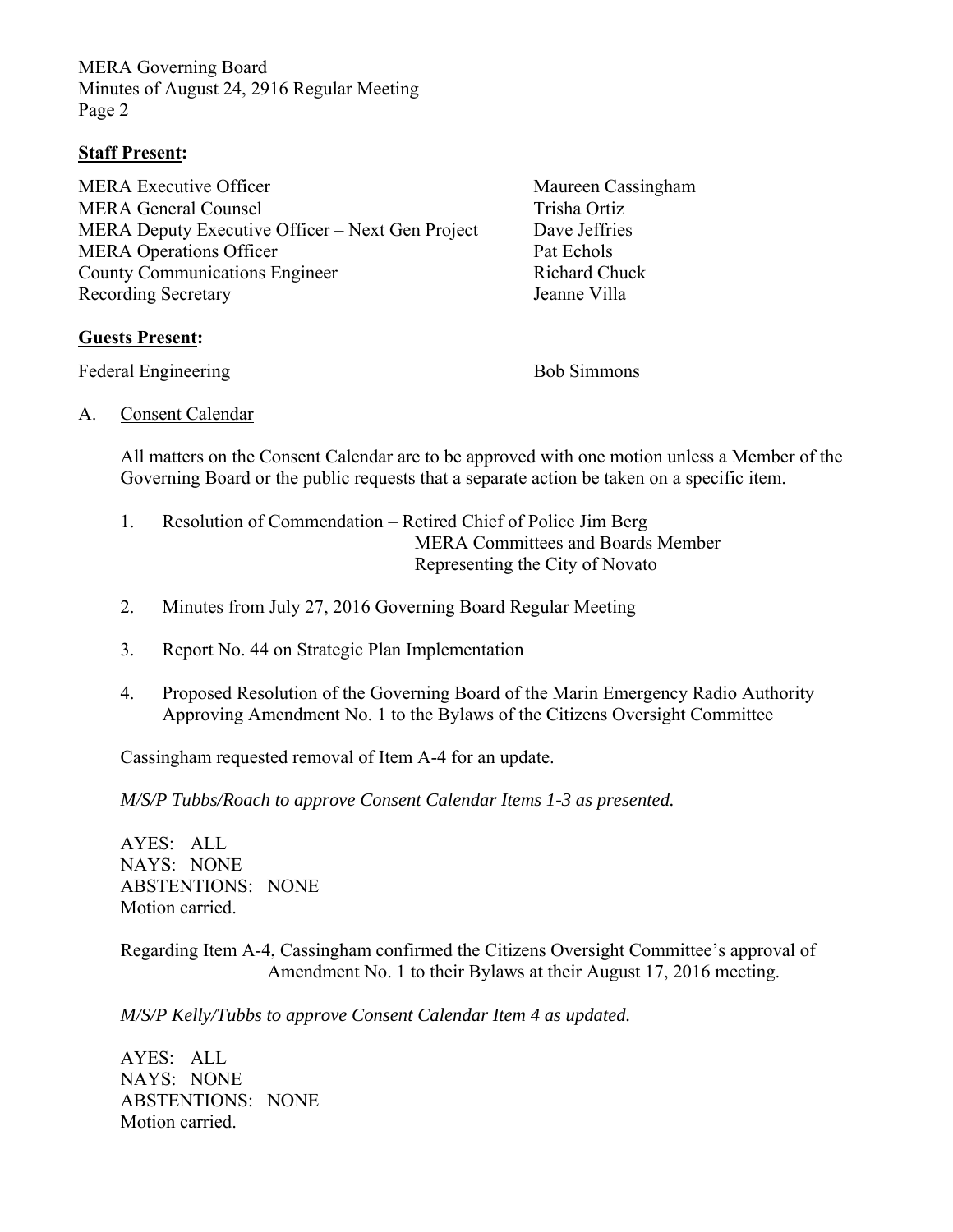#### B. Executive Officer's Report (Cassingham)

#### 1) Proposed Tomales Telecommunications Site Documents

Cassingham noted the Tomales Telecommunications Site Documents have been under development since 2009. This is one of the 4 Next Gen System Project additional sites. She noted interactions with the Property Owners were set back by personal circumstances along with challenges presented by the property itself. On November 12, 2014, the Executive Board approved the Documents as drafted, subject to final negotiation of business terms with the Property Owners, MALT and Verizon. Those terms are virtually the same as originally presented with the exception of names and date changes.

Cassingham recognized Marin County Chief Real Property Agent Eric Lueder, MERA General Counsel, County Counsel and Operations Officers Echols and Tackabery for all their efforts in bringing this Site to fruition. She presented the Resolution of Necessity for Governing Board action, which is required to acquire a leasehold interest in the portion of property necessary for the site which is encumbered by a MALT easement. MALT was prohibited from rescission of non-authorized uses such as MERA's Project so MERA must obtain the easement by eminent domain.

Cassingham presented the proposed Real Property Agreement between MERA, Landowner Parks and MALT which modifies the Deed of the Agricultural Easement permitting MERA to use the property for a tower site with certain restrictions. She outlined the third document which is a Site Lease Agreement between Lessor Parks and MERA. The original Agreement was negotiated between MERA and Trustee Lois Parks. She unfortunately passed away during these negotiations which resulted in further delay. The fourth document is a Cost-Sharing Agreement between MERA and Verizon for construction and maintenance of the access road on the property.

Cassingham said none of the agreements result in any cost to MERA until construction permitting. Financial considerations include a one-time \$13,000 payment to MALT, an \$850 per-month lease payment for 10 years to Lessor Parks, and a \$25,000 payment to Verizon or 50% of road construction costs plus 50/50 shared road maintenance cost.

Kelly said he had a question about the Site Lease Agreement and its terms and two extensions. He expressed concern over the possible 30-day cancellation notice at the end of the terms. Cassingham asked if this was a question about Section 4B wherein MERA must notify the Lessor of its intent to exercise extension rights at least 90 days prior to the expiration of the term. Kelly said he will identify the language he is referencing later in the meeting but supported the documents and will get his question clarified thereafter.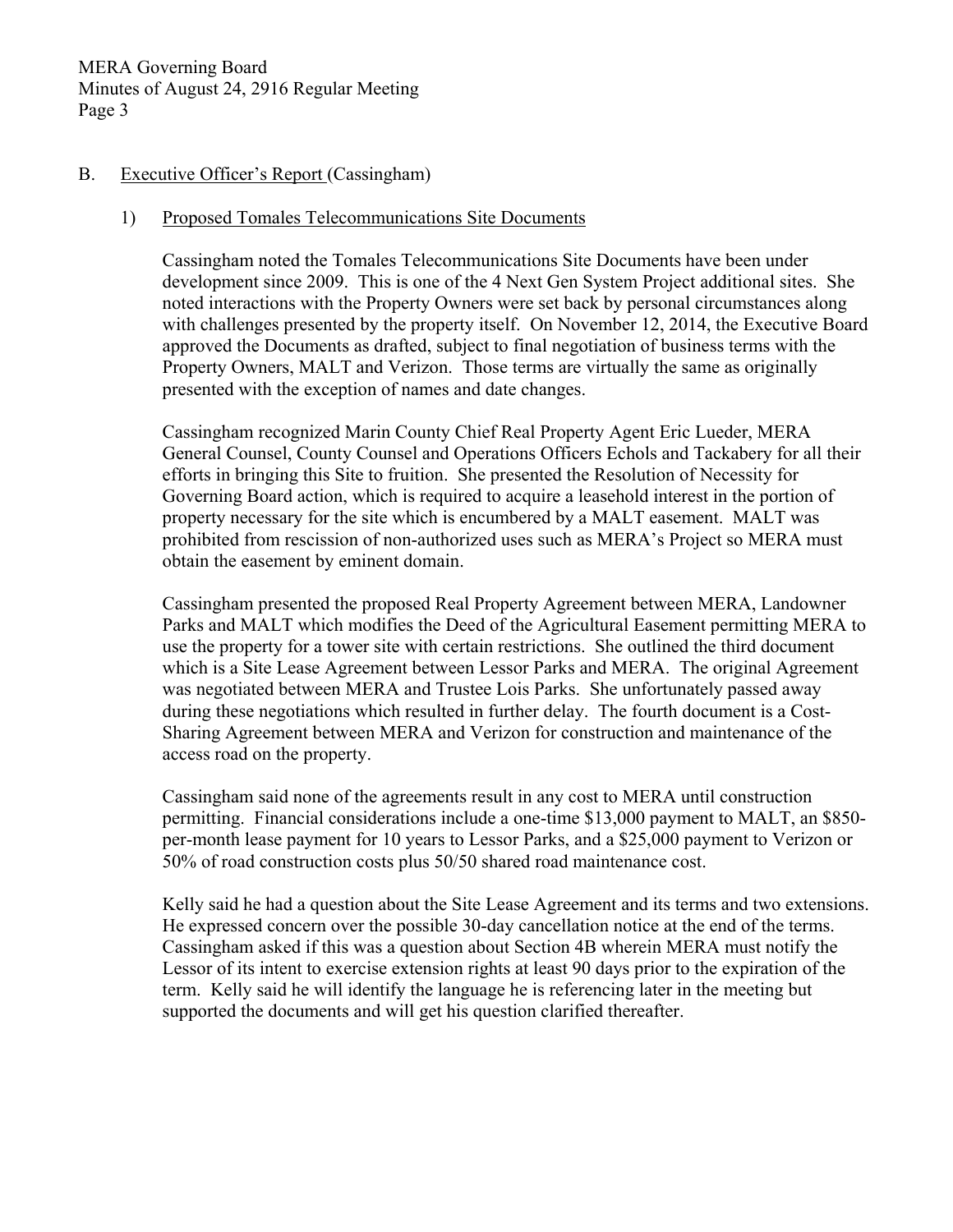MERA Governing Board Minutes of August 24, 2916 Regular Meeting Page 4

> *M/S/P Kelly/Roach to approve MERA Resolution of Necessity No. 2016-15, Real Property Agreement between MERA, Landowner Parks and MALT, Communications Site Lease Agreement between Lessor Parks and MERA and Cost-Sharing Agreement between MERA and Verizon for Road Construction and Maintenance for the Tomales Telecommunications Site as presented and authorize the Executive Officer to execute same.*

AYES: ALL NAYS: NONE ABSTENTIONS: NONE Motion carried.

#### 2) Request for Approval of Proposal from O'Rorke, Inc., for meraonline.org Rebuild and Hosting

Cassingham said MERA was notified by the County earlier this year that Marin.org could no longer host MERA's website due to its aged technology, which presents a security risk to the County's IT operations. MERA was given an extension to move to the end of the year. She said finding a new host is complicated by the need to rebuild the site's infrastructure first, which will take time.

Cassingham said MERA received 2 proposals for developer/host services. NFPD Administrative Services Manager Villa, MERA's Webmaster Leonard and she have reviewed the proposals and unanimously recommend O'Rorke, Inc. She noted the updated proposal from O'Rorke is \$20,260 which folds in the annual hosting payment whereas the original proposal of \$19,900 separated the development and hosting costs, the latter of which required payment by credit card. Source of funds for this unexpected Project is the \$40,000 Operating Budget Contingency line item. She and Ortiz are working on finalizing an agreement with O'Rorke in an effort to expedite this Project. Pearce noted the close timing of this Project with the Grand Jury's website transparency audit.

*M/S/P Kelly/Van Doren to approve the recommended revised Proposal for meraonline.org Redevelopment and Hosting from O'Rorke, Inc. in the amount of \$20,260, a Webmaster Project Administration Budget of \$3,000 and authorization of the Executive Officer to execute the agreement with O'Rorke.* 

AYES: ALL NAYS: NONE ABSTENTIONS: NONE Motion carried.

#### 3) Report No. 19 from Next Gen Project Oversight Committee (NGPOC) – (Jeffries)

Jeffries said MERA received one proposal by the August 5, 2016, deadline for the Next Gen System Project from Motorola. The Project Oversight Committee met on August 10. They discussed the great likelihood of changes in the Proposal's details and cost before a final contract is presented. He said the base cost came in well below the Project's estimated cost and that the options MERA is seeking, like a System Upgrade Agreement (SUA), are not included in the base.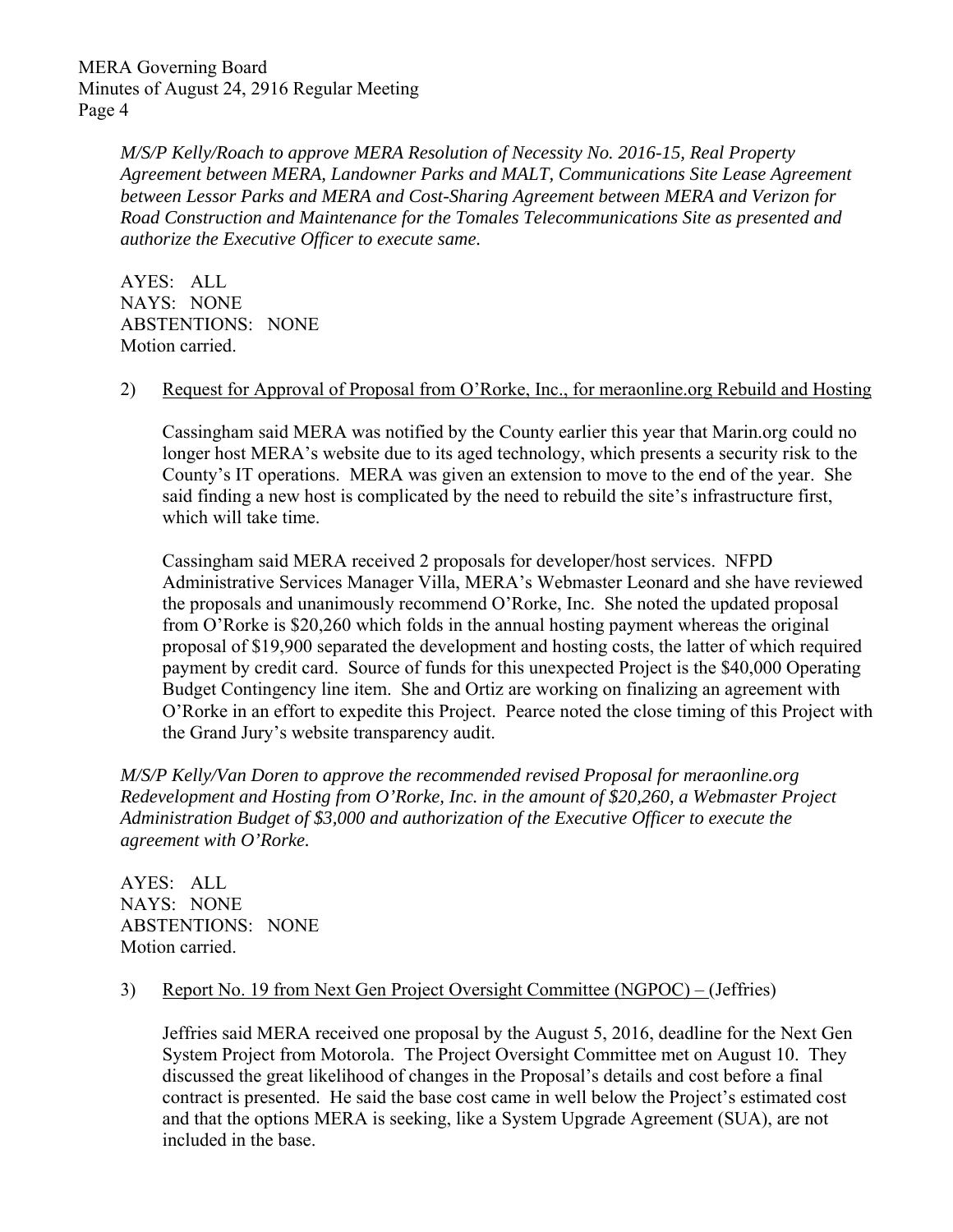Jeffries said the Proposal is currently under review by the POC, Ops Group, MERA and DPW staff and Federal Engineering (FE). The first step is the development of a series of clarifying questions to be sent to Motorola along with requests for additional information which will go out today.

While Motorola is working on that, site visits are being scheduled with the Silicon Valley Regional Interoperability Authority and City of El Paso, Texas Radio System to pose questions about their projects and vendor interactions and how they might have handled issues differently. He noted that this was conducted for Gen I in Sarasota, Florida and San Diego. Next Gen visits are not a quantum shift like Gen I visits so the questions will be different. The Ops Group will be conducting phone reference checks with Motorola customers asking the same types of questions to generate as much feedback as possible for the Selection Subcommittee's use.

Jeffries said, on 9/12 or 9/13, the Selection Subcommittee of Pearce, Doyle and Cusimano as their designees will score the Proposal and consider a recommendation to the Project Oversight Committee and Executive Board on 9/14 to commence vendor negotiations. A final contract is expected to be presented to this Board on October 26 followed by Board of Supervisors action on November 14. Having one vendor proposal may permit the originally scheduled December BOS approval to be moved up.

Jeffries added that this is a vendor proposal at this point that is subject to significant change and contract negotiation; it is considered a confidential document. If there are questions regarding it, they should be referred to the Executive Officer or him to address. Pearce inquired about response to questions about the one vendor response.

Jeffries said the possibility of one vendor came up during MERA's public outreach before Measure A was placed on the ballot. A local group inquired about a Department of Homeland Security investigation of Motorola's radio system contracts. Allegations surrounded three areas: extension of existing Motorola contracts, Motorola setup as sole source bidder and RFPs designed only for Motorola products and services. MERA's Next Gen System Project is a new contract, not a contract extension. The RFP was sent directly to 16 companies and publicly posted on the County's website, and the Next Gen RFP was developed by Federal Engineering, a third party with MERA input, to ensure it was vendor neutral. A vendor who decided not to bid determined that the cost of proposing estimated at \$200,000 to \$300,000, was a business decision and noted the Proposal was neutral in their opinion. Simmons concurred based on his past and current experience with vendors.

Jeffries said more information will be developed by the reviewers and reference checkers about how best to negotiate with sole vendors. Pearce added that large vendors also tend to submit on a geographical basis and where they already have systems in place. Jeffries concurred that Motorola has been successful in the Bay Area where Harris has been successful in the Southeast and Northeast. He noted that Motorola is MERA's current vendor which gives them familiarity with Marin County and the existing System. The RFP sought things that all of the vendors can provide and stayed away from anything proprietary.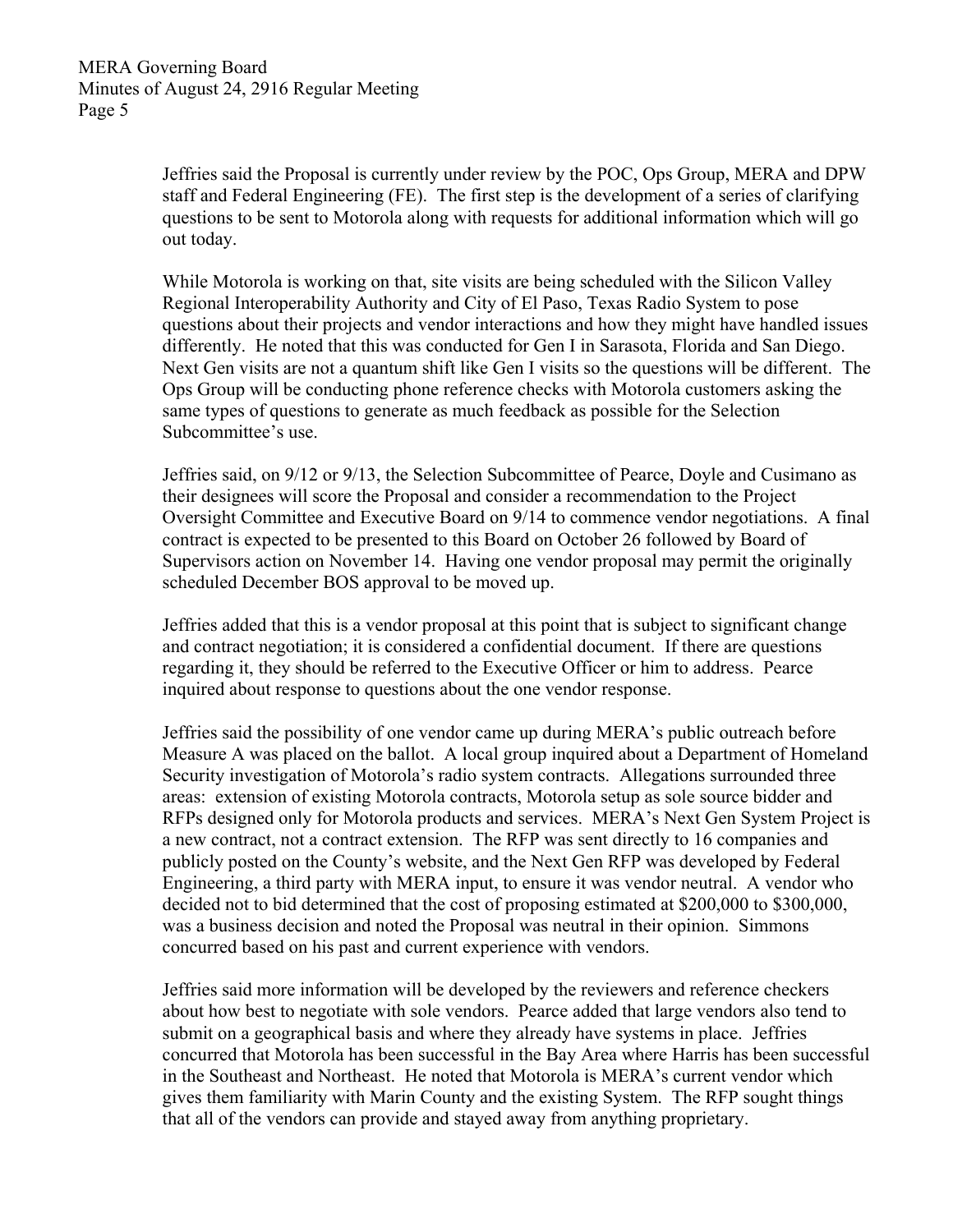Naso inquired about the number of bidders for the current System which Jeffries confirmed was only Motorola. Jeffries added that the situation was different in that the members had many different and declining radio systems before the design of Gen I. Next Gen is a different challenge. Simmons said Motorola has 80% of market share and because of this, their staffing level is commensurate. Harris is a large company but nowhere near the staffing level so they must pick and choose where they respond.

Jeffries said Harris attended the Coverage Workshop and attended MERA meetings early on. They also attended the Pre-Bid meeting which demonstrated their efforts in making a decision about proposing. Asked about other vendors at the Pre-Bid meetings, Jeffries said there were others beyond Motorola and Harris but they were more subcontractor-like. Gaffney asked about vendor pricing. Jeffries said there was a base-price which will change without a doubt because it does not include options we've been insistent about, like the SUA. Van Doren inquired about the pricing of options which Jeffries confirmed Motorola did. They are not however, in the base price. There will need to be qualitative decisions going forward as a result. He confirmed for Gaffney the base price is well below our budget for the whole system. When the options we are interested in are added in, there is little wiggle room.

Jeffries said the 950-page Proposal generated numerous questions which will affect pricing. In response to a question about the San Diego model, Jeffries confirmed it is larger plus it is a joint system with another county. This was a site reference for Gen I given its similarity to the model MERA was seeking. MERA will be reference checking with them on the current costs and that they were moving up to 800 MHz from T-Band.

Van Doren asked if exploratory questions will be developed for the site visits that can be shared ahead of time. Jeffries said Chuck has been drafting them to be shared with the Site visit teams for input. Inquiries will not be limited to these questions. We will be talking with Project staff as well as end users with focus on negotiating points. Additional focus will be on the training side.

Pearce said we knew going in topography will have a big impact on Project costs and coverage. Fox asked about other systems that have migrated from the 400 MHz to the 800 MHz and effects on coverage with the increase in frequency. Simmons said T-Band is in 11 major metros in the U.S. which is a very small pool. Jeffries said coverage maps were provided in the RFP for the recommended sites. By consensus, the Governing Board accepted this informational report.

## 4. Other Information Items

Cassingham distributed copies of as letter of appreciation from MCOE Superintendent Burke dated August 23, 2016, for MERA's approval of their radios and System use request.